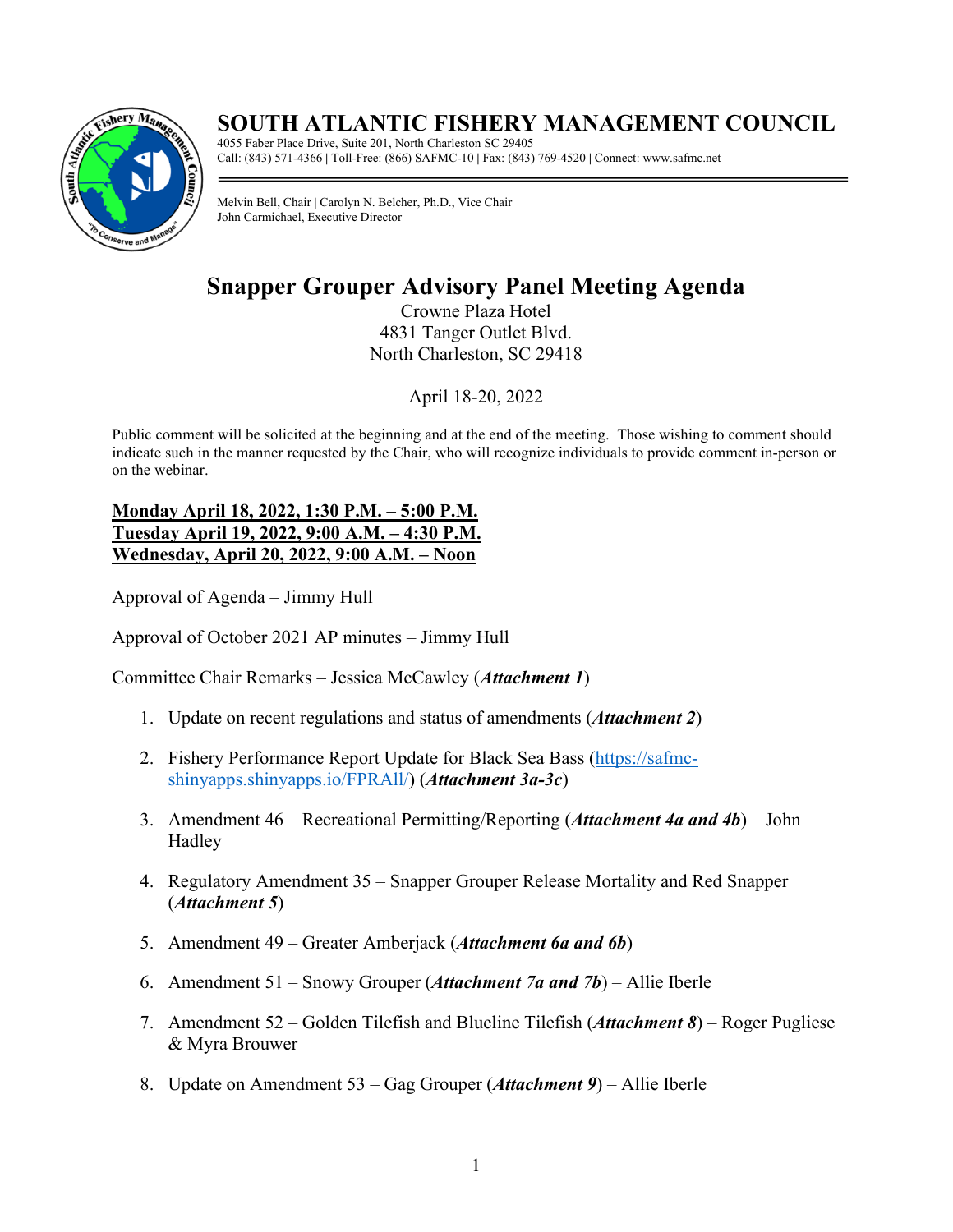- 9. Elect Chair/Vice Chair
- 10. Other Business
	- a. Discussion about NMFS Observer Program and Commercial Discard Logbook

### Adjourn

## **Advisory Panel Members:**

James Hull Jr., Chair Robert Lorenz, Vice Chair Vincent Bonura Richen "Dick" Brame Randall Beardsley Tony Constant Jack Cox Jr. Andrew Fish Robert Freeman Richard Gomez Lawton Howard Chris Kimrey Selby Lewis

Andrew Mahoney Randy McKinley Thomas Meeks Chris Militello Harry Morales David Moss Paul Nelson James Paskiewicz Andy Piland Cameron Sebastian David Snyder Todd Kellison (non-voting)

## **Attachments**

**Attachment 1:** Snapper Grouper December 2021 and March 2022 Committee Reports **Attachment 2:** Update on recent regulation changes and status of amendments **Attachment 3a:** 2017 Black Sea Bass Fishery Performance Report **Attachment 3b:** Black Sea Bass Fishery Performance Report Questions **Attachment 3c (Late Materials):** Black Sea Bass Fishery Performance Report Summary and Update Presentation **Attachment 4a:** Amendment 46 Presentation **Attachment 4b:** Private Recreational Reporting Workgroup Recommendations **Attachment 5:** Regulatory Amendment 35 Discussion Document **Attachment 6a:** Amendment 49 Discussion Document **Attachment 6b (Late Materials):** Amendment 49 Presentation **Attachment 7a:** Amendment 51 Discussion Document **Attachment 7b:** Amendment 51 Presentation **Attachment 8:** Amendment 52 Presentation **Attachment 9:** Amendment 53 Overview Presentation

**Staff Lead:** Michael Schmidtke [\(Mike.Schmidtke@safmc.net\)](mailto:Mike.Schmidtke@safmc.net)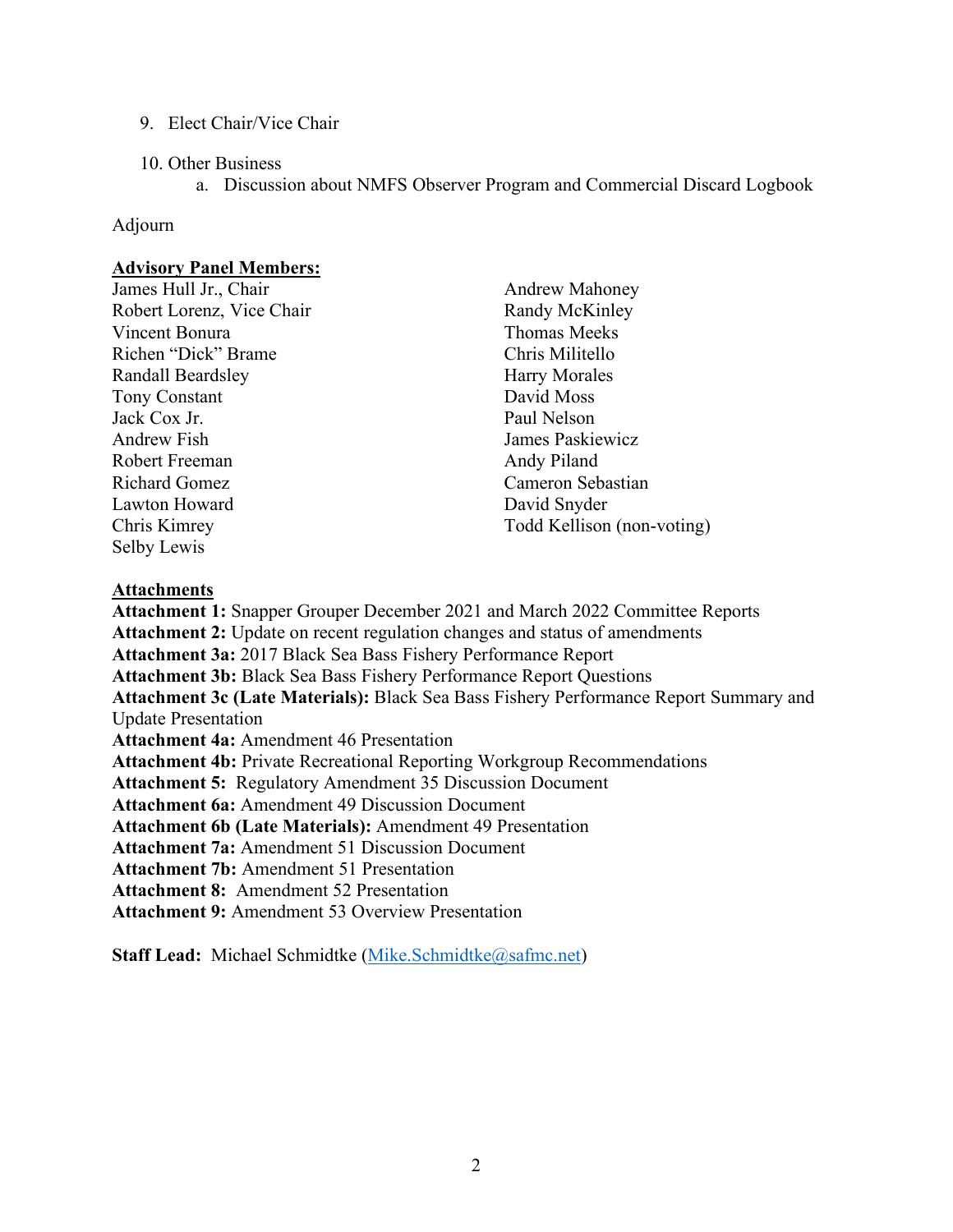# **OVERVIEW Snapper Grouper Advisory Panel**

The AP will approve minutes from the October 2021 meeting and the agenda for the current meeting.

### **1. Update on recent regulations and status of amendments** Council staff will update the AP on the status of recently approved and developing amendments.

# **2. Fishery Performance Report for Black Sea Bass (**[https://safmc-](https://safmc-shinyapps.shinyapps.io/FPRAll/)

# [shinyapps.shinyapps.io/FPRAll/](https://safmc-shinyapps.shinyapps.io/FPRAll/)**)**

With input from the AP, Fishery Performance Reports (FPRs) have been developed for several snapper grouper species, including black sea bass in 2017. The intent of the FPRs is to assemble information from AP members' experience and observations on the water and in the marketplace to complement scientific and landings data. The FPRs will be provided to the SSC, the Socio-Economic Panel (SEP), and the Council to assist in their discussions. An operational assessment (SEDAR 76) for the black sea bass stock in the South Atlantic is scheduled for completion by mid-2023.

Using an online application, Council staff will provide an overview of landings trends and other background information. Council staff will also present a summary of the current FPR for black sea bass and questions to prompt discussion, including information requests from the SEDAR 76 analytical team. The AP will update the FPR using the current version and provided questions.

# **3. Amendment 46 – Recreational Permitting/Reporting**

At the December 2021 Council meeting, the Committee requested that Amendment 46 to the Snapper Grouper Fishery Management Plan (FMP) be added to the agenda for discussion in March 2022. Amendment 46 was previously developed in the first half of 2018 and was approved for scoping at the [June 2018 Council meeting.](https://safmc.net/download/Briefing%20Book%20Council%20Mtg%20June%202018/Tab%2008%20-%20Snapper%20Grouper%20Committee/TAB08_A06_Amendment46_Options_Paper_v2.pdf) Due to time constraints over the Council's workplan and the need to obtain more information on potential approaches for private recreational data gathering, the amendment was never scoped. From 2018 through 2020 staff focused instead on piloting the MyFishCount mobile app and portal. Other related efforts have also been underway, most notably the development of the Private Recreational Reporting Workgroup which has met five times in 2021 and 2022. The briefing materials and summary reports for these meetings can be found on the [Council's website.](https://safmc.net/recreational-reporting-workgroup/)

The Council's Private Recreational Workgroup last met on February 9, 2022 to continue discussing approaches to private recreational reporting and how a recreational permit could be integrated with existing programs to improve estimates of recreational catch and effort. At the March 2022 meeting, the Workgroup Chair, Spud Woodward, provided an update on the group's recommendations and next steps. Afterwards, the Council discussed the amendment and decided to continue work on the amendment by: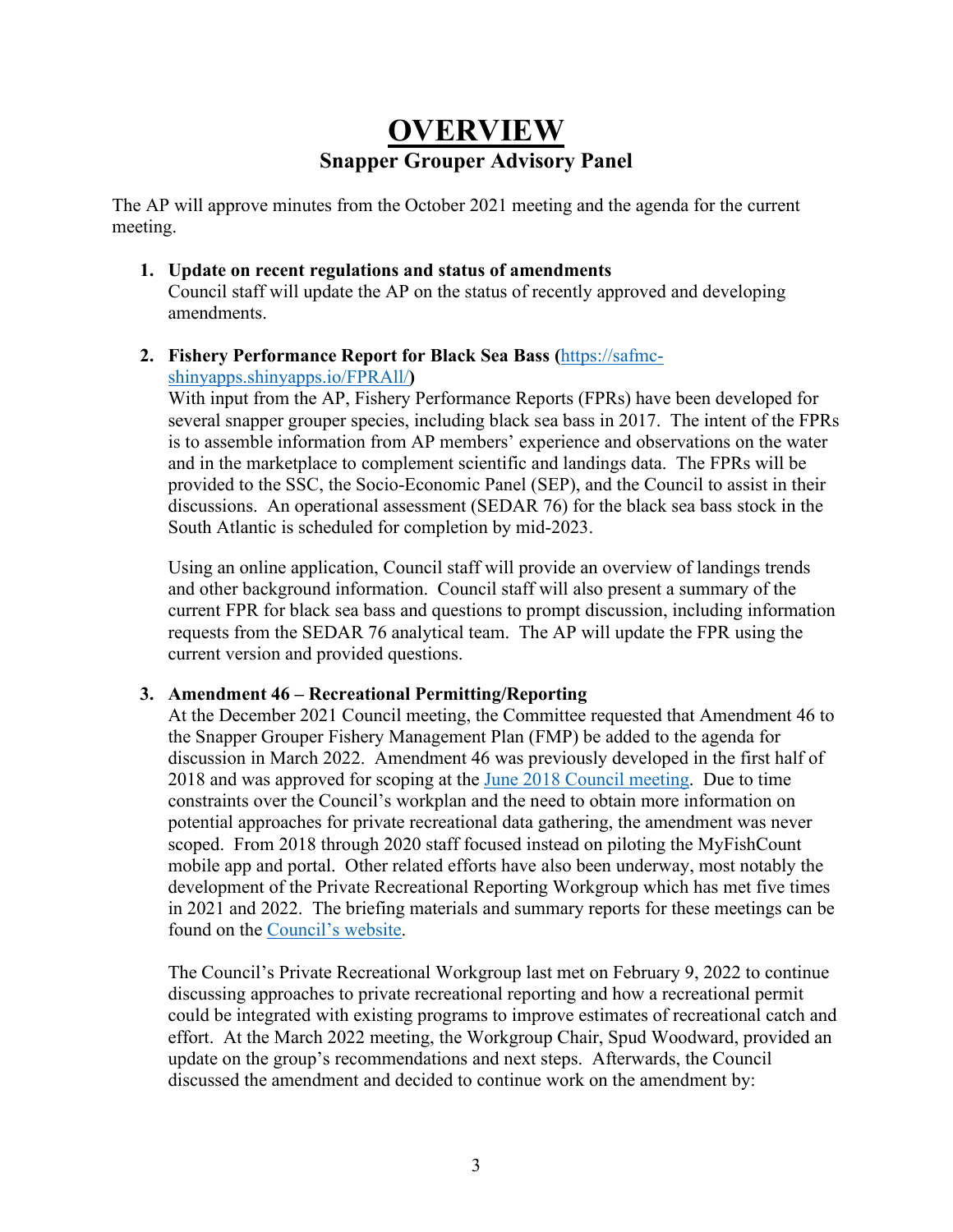- Considering development of a private recreational permit for the snapper grouper fishery with options that would create a vessel or individual permit.
- Implement reporting requirements that may cover all species or a select group of species.
- Establish an ad hoc advisory panel to aid in the technical aspects of permit development.

The Council is scheduled to establish membership of the ad hoc advisory panel at the June 2022 meeting and will next discuss Amendment 46 at the September 2022 meeting.

**4. Regulatory Amendment 35 – Snapper Grouper Release Mortality and Red Snapper** In March 2022, the Council initiated a regulatory amendment to reduce release mortality in the snapper grouper fishery and implement catch levels for red snapper based on the SEDAR 73 stock assessment. SEDAR 73 indicating that the South Atlantic red snapper stock is overfished and experiencing overfishing, but is making adequate progress according to its current rebuilding plan. The assessment indicated that the majority of red snapper fishing mortality occurs as release mortality rather than through landings. While increased use of best practices, including descending devices, has increased survival rates for released fish, the high number of red snapper caught out of season has continued the high number of fish estimated to die as a result of being caught and released. Therefore, the Council is investigating potential management measures to reduce out-of-season encounters for red snapper, as well as other snapper grouper species.

### **5. Amendment 49 – Greater Amberjack**

In March 2022, the Council reviewed the draft amendment and approved it for public hearings. The Council changed its selected preferred alternatives for Action 2 (sector allocations) and Action 3 (recreational minimum size limit) and chose not to select a preferred alternative for Action 4 (commercial minimum size limit) prior to public hearings. The Council requested additional feedback from the AP on actions included in Amendment 49, particularly with consideration of cumulative effects of multiple management changes for greater amberjack as well as management changes being considered through other ongoing amendments for the snapper grouper fishery.

### **6. Amendment 51 – Snowy Grouper**

The Council directed staff to start work on a plan amendment in June of 2021 in response to the most recent snowy grouper assessment (SEDAR 36 Update 2020). This assessment indicated that the South Atlantic stock of snowy grouper is both overfished and experiencing overfishing. Amendment 51 will update the ABC, ACL and OY, allocations, and management measures for snowy grouper. Snowy grouper currently has a 34-year rebuilding plan in place ending in 2042 that will not be modified through Amendment 51. An options paper was reviewed in September 2021 and the Council sought the input of the AP in October 2021. At the December 2021 meeting, the Council reviewed the AP's feedback, actions and options and approved the amendment for scoping. Scoping was conducted in February of 2022. During the March 2022 meeting the Council reviewed scoping comments, which mainly discussed the reduction of the commercial trip limit, made modifications to actions and options, and requested specific